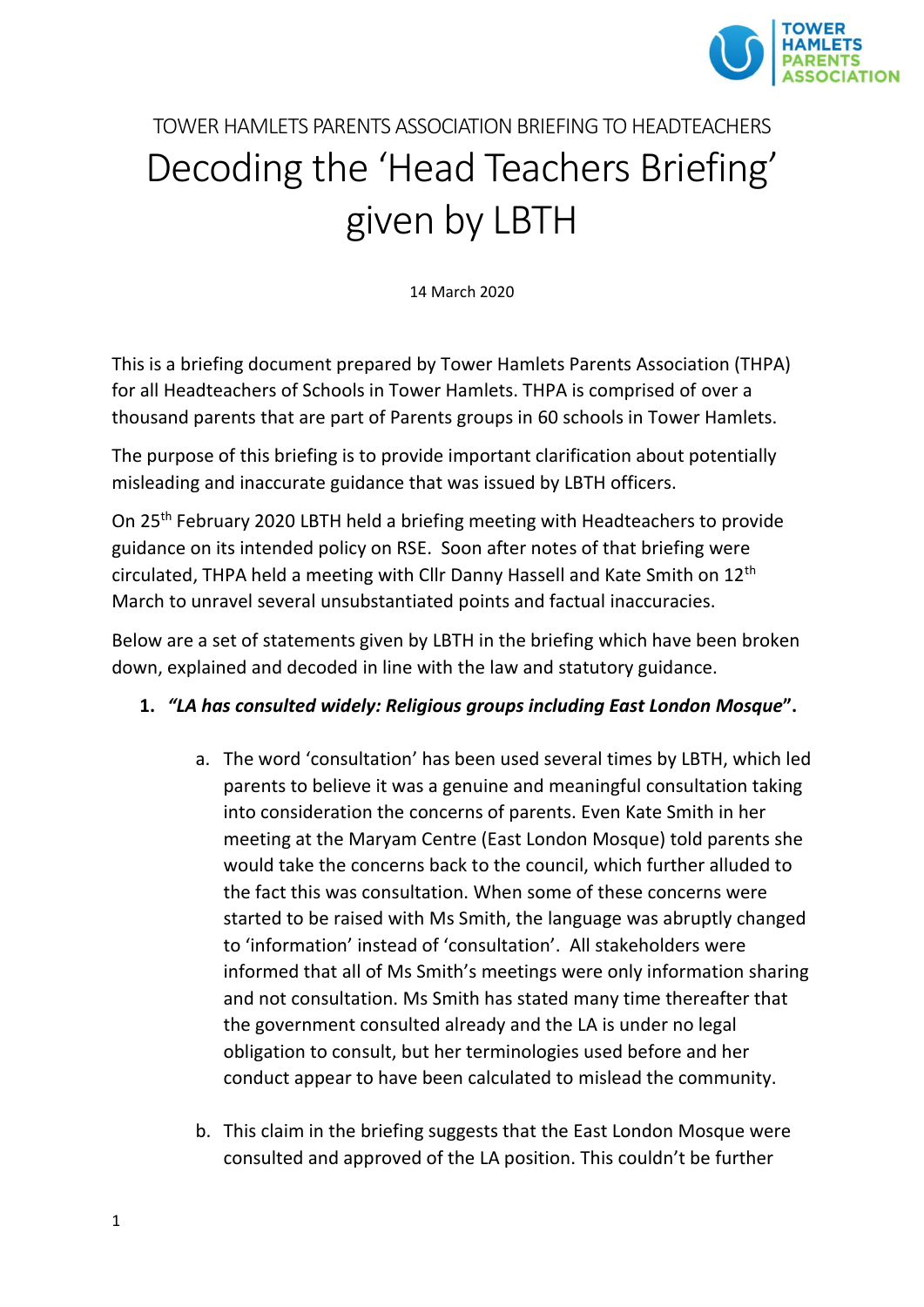

from the truth. The East London Mosque were forced to issue a public statement clarifying their position (see below). [https://www.eastlondonmosque.org.uk/news/elm-urges-respect-for](https://www.eastlondonmosque.org.uk/news/elm-urges-respect-for-parents-concerns-about-rse)[parents-concerns-about-rse](https://www.eastlondonmosque.org.uk/news/elm-urges-respect-for-parents-concerns-about-rse)

c. Additionally in an email sent by LBTH, other factual inaccuracies were stated (see link below). It was mentioned that 800 parents attended the Maryam Centre (East London Mosque). Yet the hall where the event was held can only facilitate 350 people at a squeeze. When Ms Smith was asked by THPA why she gave this figure she said "that was what I was informed". A THPA mother who was present in the Mosque programme and also in the meeting with the Council on 12<sup>th</sup> March made it clear that no one from that event told her it was 800 mothers. Additionally THPA has spoken to the East London Mosque and they confirmed they never gave that number or information to Ms Smith. Again further misleading comments. [https://thparents.org/lbth](https://thparents.org/lbth-misleading-email/)[misleading-email/](https://thparents.org/lbth-misleading-email/)

# **2. "***Science Curriculum, Relationships Education and Health Education elements are statutory and children cannot be withdrawn from these. Sex Education is non-Statutory"*

This statement is correct, however it is important to note that while Sex Education is non-statutory the right of withdrawal is absolute.

Additionally RE/RHE statutory elements have been made clear in the guidance document from DfE. Yet the proposal of the LA is to add non statutory areas into RE/RHE in order to prevent parent's ability to withdraw their children.

**3. "***KS1 – Teach LGBT relationships within teaching about different kinds of families that children might be in (e.g. single Mum, grandparents as primary carers, step families etc). That all family types should be valued and respected. Clear definition of being gay as a man who loves another man, and being lesbian as a woman who loves another woman."*

There is no statutory requirement on the teaching of LGBT at primary school in the RE government guidance. This area has been left open in order to take into consideration the values and faith of parents and children. The guidance is on respecting differences only.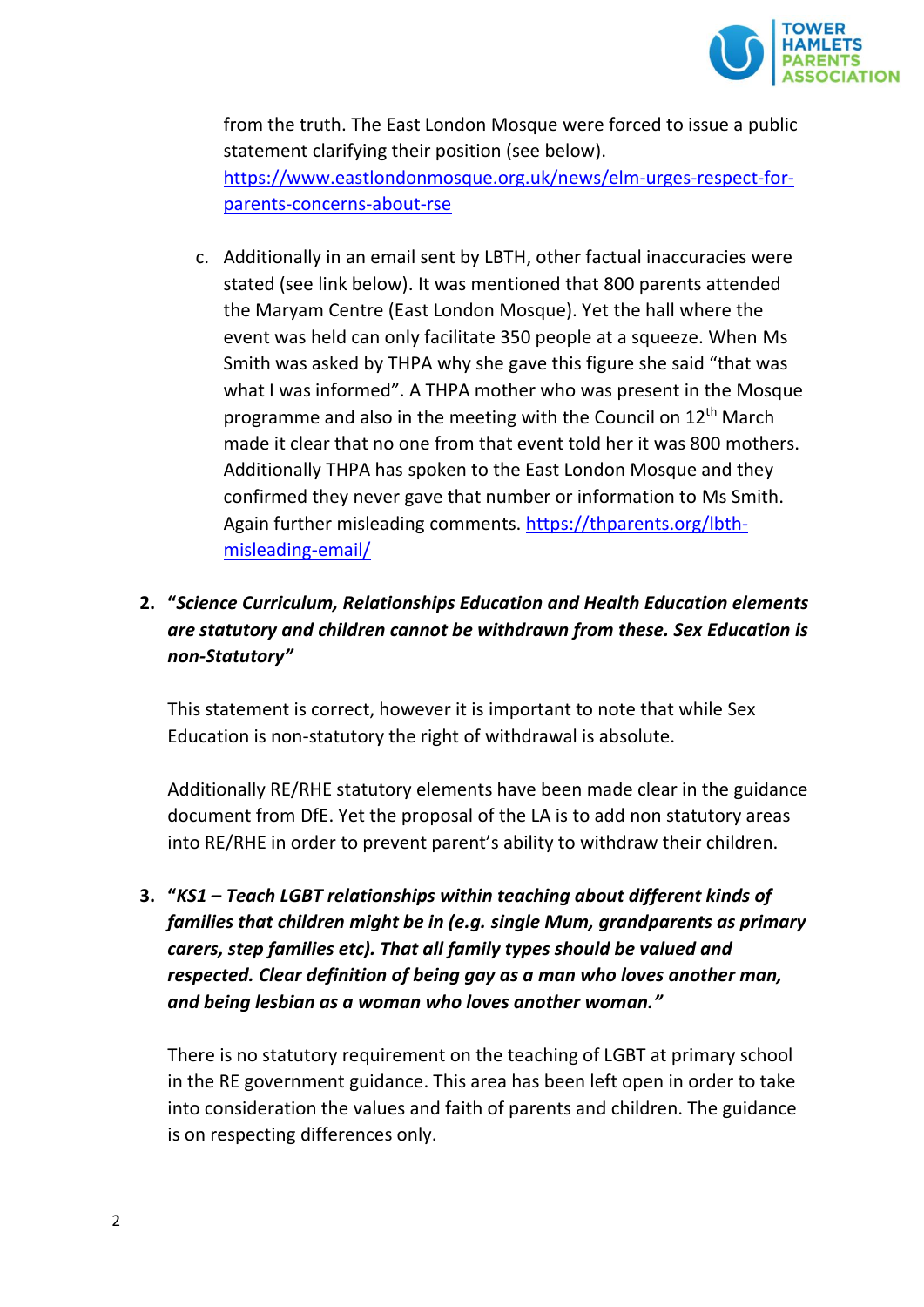

There is no mention of definition of being gay or lesbian in the government guidance.

# **4. "***Failure to teach this puts schools at risk of not meeting their statutory duty under the Equalities Act."*

Under the Public Sector Equality Duty, schools are only required to discuss same sex families if/when there is a child from such a family in a particular class and even then, the duty only stretches to that class, not the entire school. [\(https://www.gov.uk/government/publications/public-sector-equality](https://www.gov.uk/government/publications/public-sector-equality-duty)[duty\)](https://www.gov.uk/government/publications/public-sector-equality-duty)

There is no obligation for schools to "teach" the Equalities Act 2010. [\(https://assets.publishing.service.gov.uk/government/uploads/system/upload](https://assets.publishing.service.gov.uk/government/uploads/system/uploads/attachment_data/file/315587/Equality_Act_Advice_Final.pdf) [s/attachment\\_data/file/315587/Equality\\_Act\\_Advice\\_Final.pdf\)](https://assets.publishing.service.gov.uk/government/uploads/system/uploads/attachment_data/file/315587/Equality_Act_Advice_Final.pdf)

Primary schools are not required to teach LGBT elements as stated by Nick Gibb, Minister for School Standards during the Parliamentary Question Period on 25 June 2019. [\(https://hansard.parliament.uk/Commons/2019-06-](https://hansard.parliament.uk/Commons/2019-06-25/debates/8F61FF43-BA5E-401D-A3AD-3B742236F757/ParentalInvolvementInTeachingEqualityAct) [25/debates/8F61FF43-BA5E-401D-A3AD-](https://hansard.parliament.uk/Commons/2019-06-25/debates/8F61FF43-BA5E-401D-A3AD-3B742236F757/ParentalInvolvementInTeachingEqualityAct)[3B742236F757/ParentalInvolvementInTeachingEqualityAct\)](https://hansard.parliament.uk/Commons/2019-06-25/debates/8F61FF43-BA5E-401D-A3AD-3B742236F757/ParentalInvolvementInTeachingEqualityAct)

Schools are obliged to teach 'Fundamental British Values'. It is important to note that 'Fundamental British Values' were originally taken from "Prevent" guidance, wherein there was no mention of protected characteristics.

## *5. "KS1 – Teach names of sexual body parts: penis, vagina, breasts, nipples, testicles, vulva, bottom, anus."*

The naming of the sexual body parts is not part of the statutory guidance for RelEd/RHE

Teaching the names of the sexual body parts is part of Sex Education, by putting this into the statutory part of RelEd or RHE then the LA could be seen to be trying to ensure parents cannot withdraw their children from Sex Education.

Section 405 of the Education Act states *"schools MUST tell parents when sexual matters are discussed"*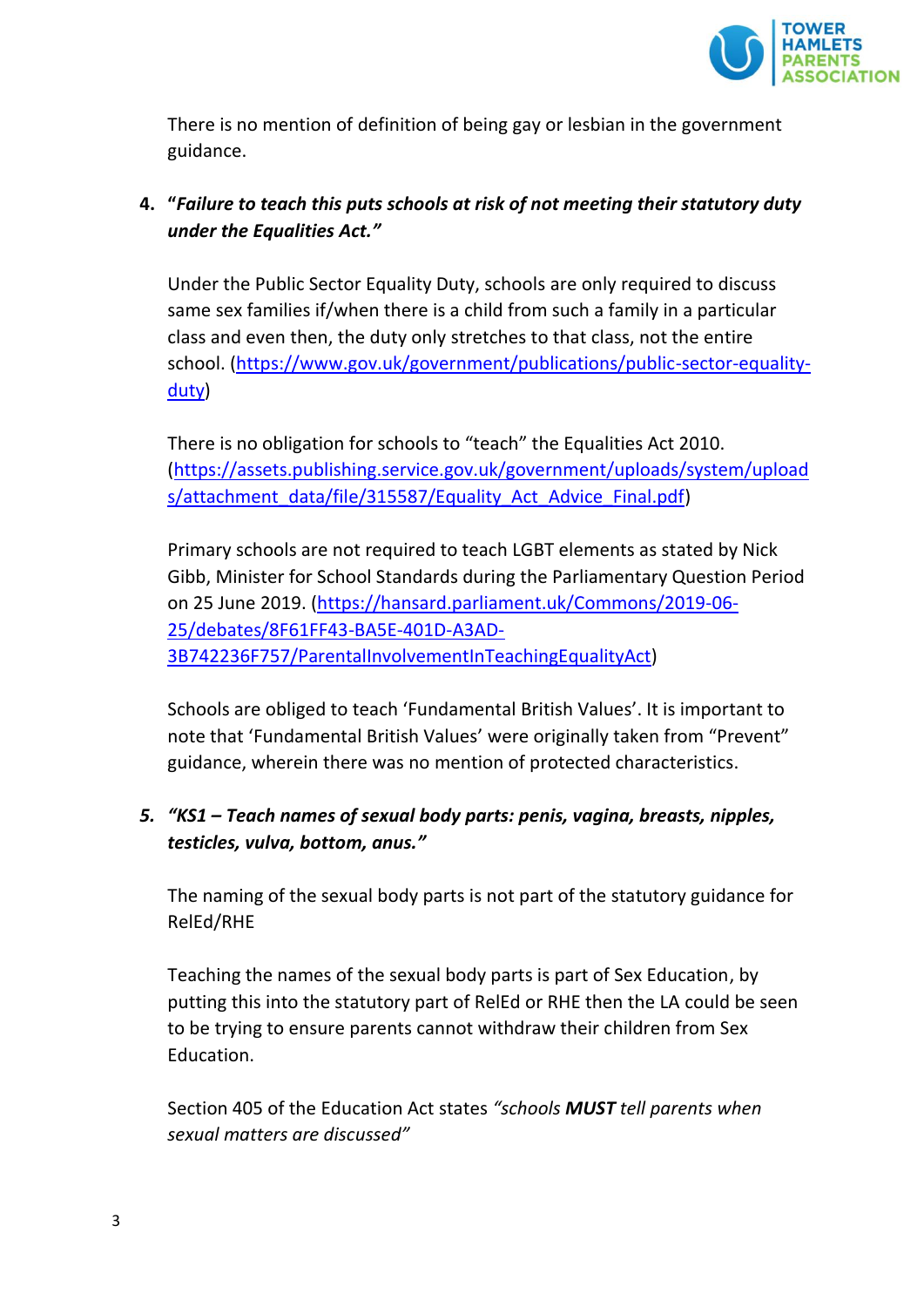

- *6. "Failure to teach this puts children's safeguarding at risk (ability to describe medical conditions accurately, ability to make accurate disclosure of abuse)."*
	- a. Kate Smith admitted in the meeting with THPA on 12<sup>th</sup> March that there is no scientific data to back the claims made that link better safeguarding when children (from 4 year olds) know the names of the sexual body parts.
	- b. There are several other methods and ways to address the safeguarding issue without the need to name sexual body parts for example:
		- I. *'My Body belongs to me'* is an excellent resource that addresses safeguarding issues without naming the sexual body parts. This resource can be used for children in KS1.
		- II. *'NSPCC Pants (Pantosaurus)'* is another resource which addresses safeguarding issues without naming the sexual body parts. This resource can be used for children in KS1.
		- III. *'My Body belongs to me: from my head to my toes'* teaches safe touching and body boundaries without naming the body parts. This resource can be used for children in KS1 and KS2.
	- c. Furthermore in Child Sexual Exploitation cases children are asked to point to the body part of a doll to identify the abuse that they have undergone, the vocabulary is not required.
	- d. The Science curriculum teaches reproduction not sexual body parts names. It covers biology not sexuality.
	- e. The definition of Child Grooming is: *"befriending and establishing an emotional connection with a child, and sometimes the family, to lower the child's inhibitions with the objective of [sexual abuse](https://en.wikipedia.org/wiki/Child_sexual_abuse)"*

The intent of the guidance from the LA is not sexual abuse but the process recommended is same in effect on the child i.e. remove the child from the parents and break down their inhibitions, so it can be de facto grooming.

# *7. "The National Curriculum is set by the DfE and school are not at liberty to change that."*

RelEd/RHE/RSE is not National Curriculum, this is misleading information being provided by the LA.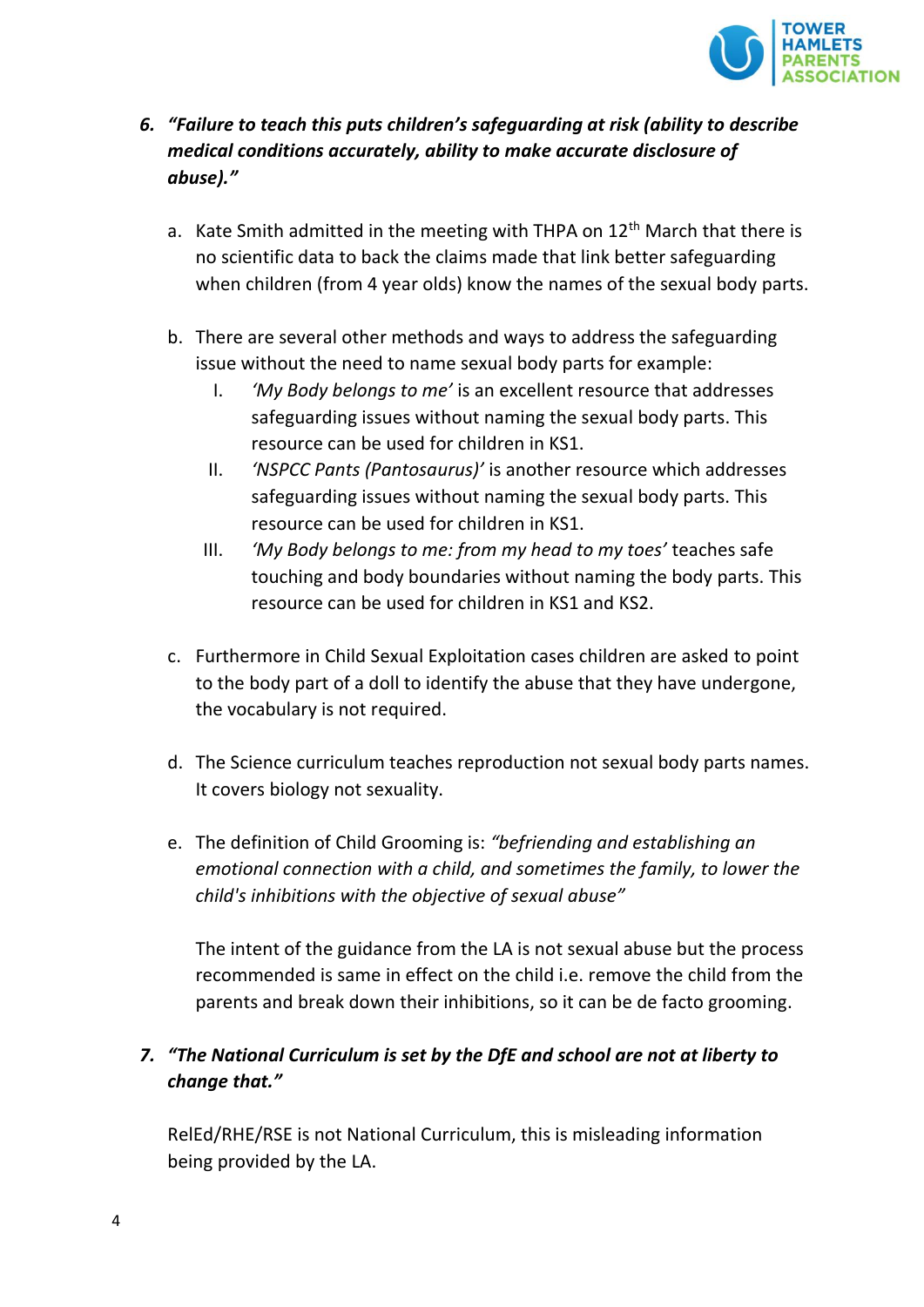

DfE have made it clear that RelEd/RHE/RSE is guidance and not National Curriculum.

*8. "Schools should listen to parents views and then make a reasonable decision. Parent consultation does not provide a veto on the curriculum contents"*

This is incorrect, the Schools **must consult** and that is a statutory duty on the schools. As stated in paragraph 13 of the guidance document

*"All schools must have in place a written policy for Relationships Education and RSE. Schools must consult parents in developing and reviewing their policy. Schools should ensure that the policy meets the needs of pupils and parents and reflects the community they serve."*

The Statutory Instrument has 3 key clauses which make it clear about consultation and ensuring the education is age appropriate and takes into consideration the religious background of the pupils.

*(b) the education is appropriate having regard to the age and the religious background of the pupils.*

*(3) The governing body must consult parents of registered pupils at the school before making or revising a statement under subsection (1).*

*(2) A statement under subsection (1) must include a statement of the effect of section 405(3) of the Education Act 1996 (exemption from sex education: England).*

- *9. "We should tell parents the half term in which items will be taught but not the specific week (to maintain good attendance)."*
	- a. The statutory guidance states under paragraph 41:

*"All schools should work closely with parents when planning and delivering these subjects. Schools should ensure that parents know what will be taught and when, and clearly communicate the fact that parents have the right to request that their child be withdrawn from some or all of sex education delivered as part of statutory RSE."*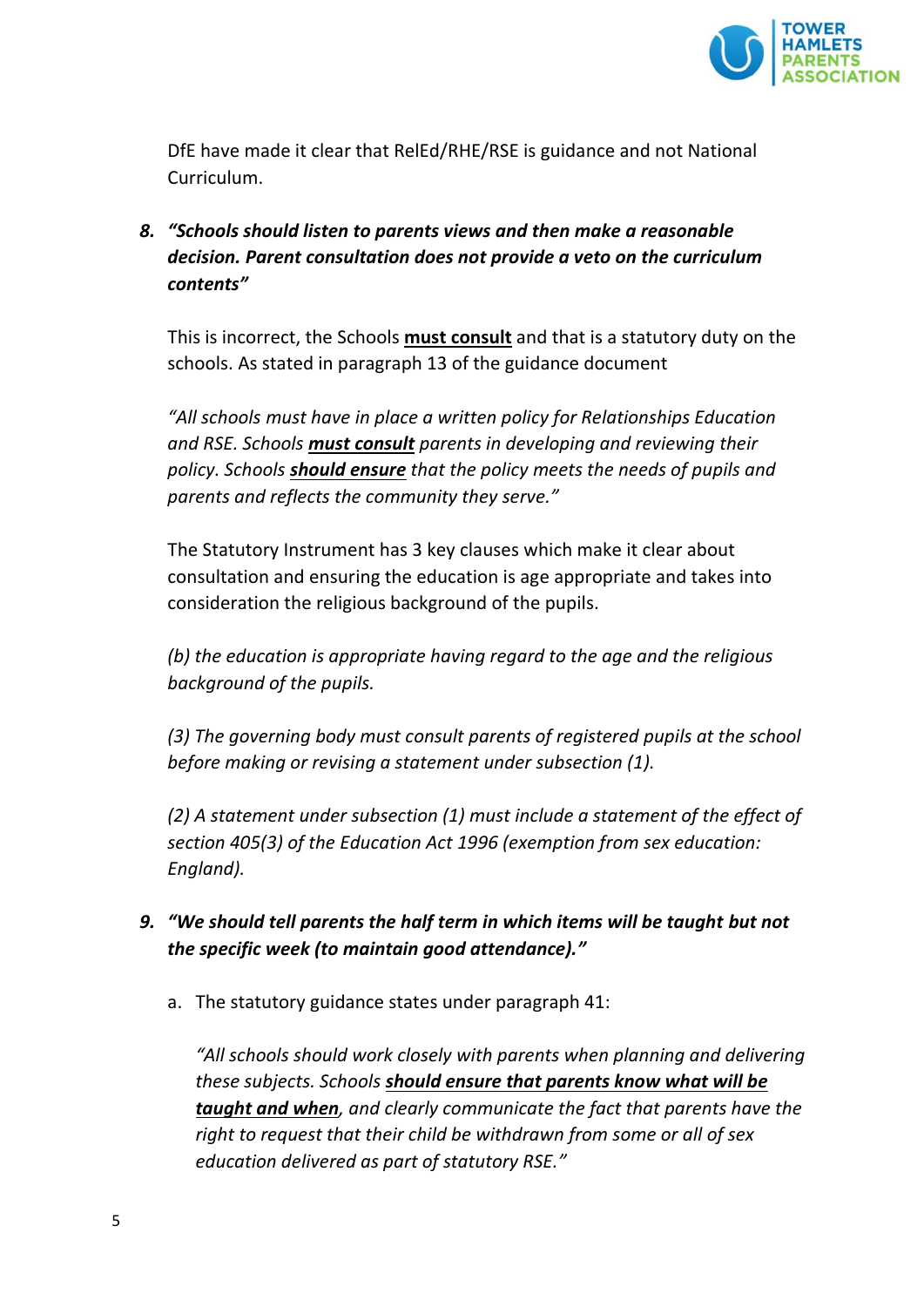

*b.* Why are the LA saying for schools not to give the specific week this will be taught? They refer to maintain good attendance which means that they fear withdrawal of pupils, which means that the LA know that parents are not happy about this policy. This in turn means the policy is not age appropriate and does not take into consideration the religious background of the pupils.

### *10."Parent sessions should be information sharing sessions once the curriculum has been set."*

This is incorrect, the Schools **must consult** and not just be information session that is a statutory duty on the schools. As stated in paragraph 13 of the guidance document

*"All schools must have in place a written policy for Relationships Education and RSE. Schools must consult parents in developing and reviewing their policy. Schools should ensure that the policy meets the needs of pupils and parents and reflects the community they serve."*

#### *11."Suggested Timeline:*

- *a. Spring 2 2020 – start to develop curriculum and policy based on LA guidance*
- *b. Summer 1 2020 – take policy to Governors for approval*
- *c. Summer 2 2020 – hold parent meetings about changes*
- *d. Autumn 1 2020 – introduce new curriculum"*

This timeline and advice given breaches the statutory guidance and law. It is mandatory for schools to consult parents before the forming of the policy.

## *12."LA has taken significant legal advice on how the DFE guidance should be interpreted and their position is based on this."*

With all these breaches of statutory duty for schools and the guidance given by DfE and the Statutory Instrument, it begs the question what *"significant legal advice"* was actually sought by the LA. Following this guidance will put schools at risk of breach of the law and schools statutory duty.